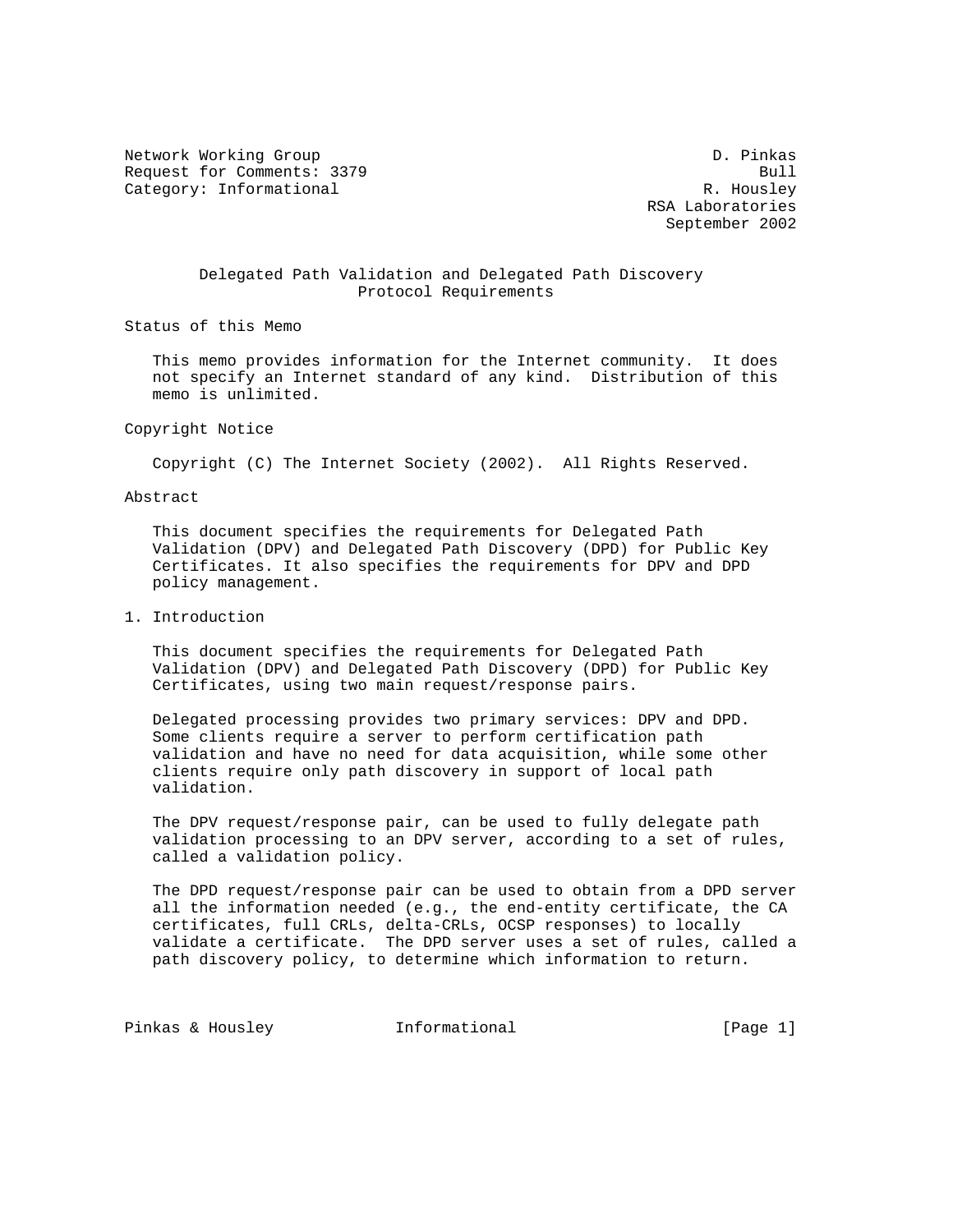A third request/response pair allows clients to obtain references for the policies supported by a DPV or DPD server.

1.1. Terminology

 The key words "MUST", "MUST NOT", "REQUIRED", "SHALL", "SHALL NOT", "SHOULD", "SHOULD NOT", "RECOMMENDED", "MAY", and "OPTIONAL" in this document (in uppercase, as shown) are to be interpreted as described in [RFC2119].

2. Rationale and Benefits for DPV (Delegated Path Validation)

 DPV allows a server to perform a real time certificate validation for a validation time T, where T may be the current time or a time in the recent past.

 In order to validate a certificate, a chain of multiple certificates, called a certification path, may be needed, comprising a certificate of the public key owner (the end entity) signed by one CA, and zero or more additional certificates of CAs signed by other CAs.

 Offloading path validation to a server may be required by a client that lacks the processing, and/or communication capabilities to fetch the necessary certificates and revocation information, perform certification path construction, and perform local path validation.

 In constrained execution environments, such as telephones and PDAs, memory and processing limitations may preclude local implementation of complete, PKIX-compliant certification path validation [PKIX-1].

 In applications where minimum latency is critical, delegating validation to a trusted server can offer significant advantages. The time required to send the target certificate to the validation server, receive the response, and authenticate the response, can be considerably less than the time required for the client to perform certification path discovery and validation. Even if a certification path were readily available to the client, the processing time associated with signature verification for each certificate in the path might (especially when validating very long paths or using a limited processor) be greater than the delay associated with use of a validation server.

Pinkas & Housley **Informational** [Page 2]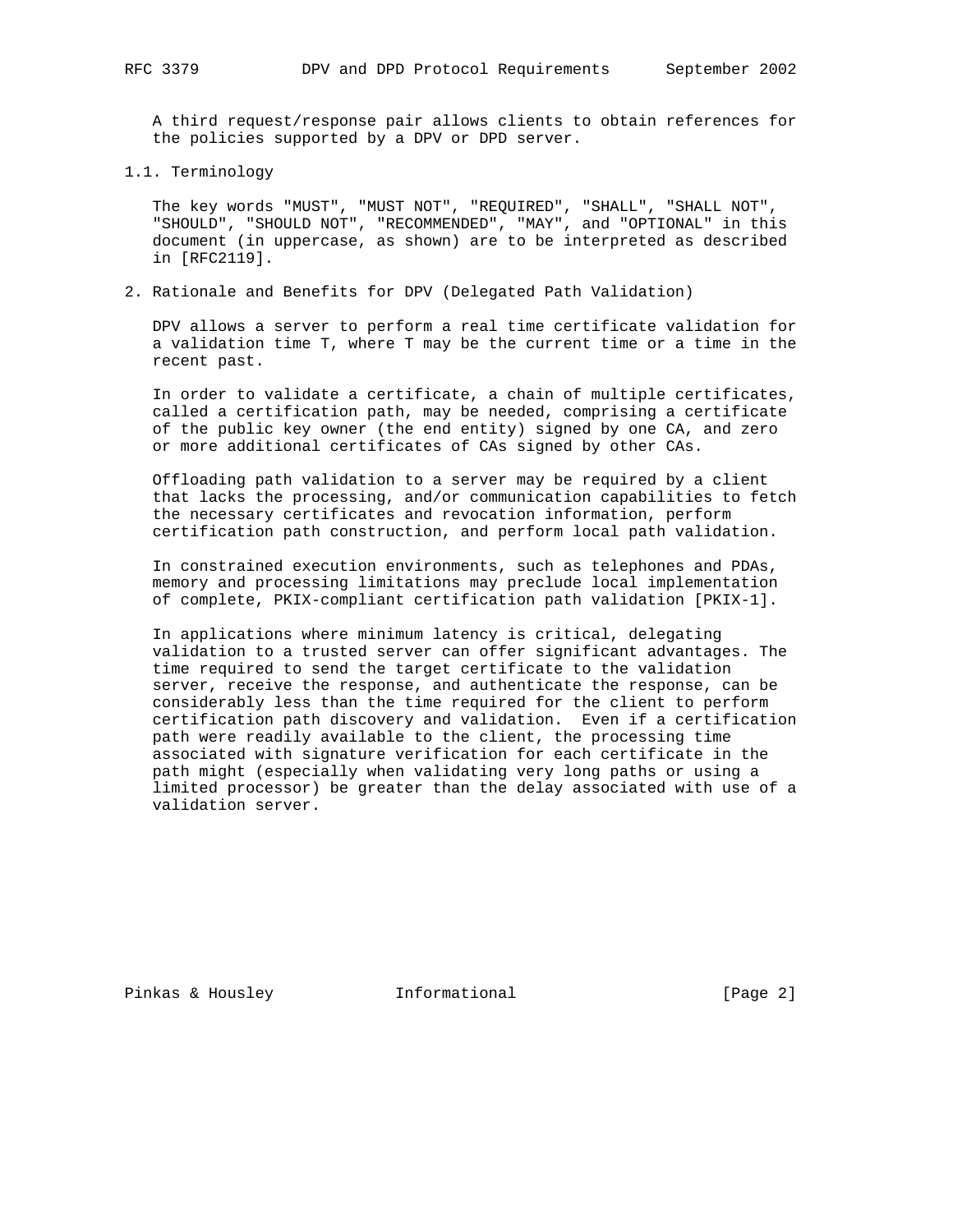Another motivation for offloading path validation is that it allows validation against management-defined validation policies in a consistent fashion across an enterprise. Clients that are able to do their own path validation may rely on a trusted server to do path validation if centralized management of validation policies is needed, or the clients rely on a trusted server to maintain centralized records of such activities.

 When a client uses this service, it inherently trusts the server as much as it would its own path validation software (if it contained such software). Clients can direct the server to perform path validation in accordance with a particular validation policy.

3. Rationale and Benefits for DPD (Delegated Path Discovery)

 DPD is valuable for clients that do much of the PKI processing themselves and simply want a server to collect information for them. The server is trusted to return the most current information that is available to it (which may not be the most current information that has been issued). The client will ultimately perform certification path validation.

 A client that performs path validation for itself may get benefit in several ways from using a server to acquire certificates, CRLs, and OCSP responses [OCSP] as inputs to the validation process. In this context, the client is relying on the server to interact with repositories to acquire the data that the client would otherwise have to acquire using LDAP, HTTP, FTP [LDAP, FTP&HTTP] or another repository access protocol. Since these data items are digitally signed, the client need not trust the server any more than the client would trust the repositories.

 DPD provides several benefits. For example, a single query to a server can replace multiple repository queries, and caching by the server can reduce latency. Another benefit to the client system is that it need not incorporate a diverse set of software to interact with various forms of repositories, perhaps via different protocols, nor to perform the graph processing necessary to discover certification paths, separate from making the queries to acquire path validation data.

- 4. Delegated Path Validation Protocol Requirements
- 4.1. Basic Protocol

 The Delegated Path Validation (DPV) protocol allows a server to validate one or more public key certificates on behalf of a client according to a validation policy.

Pinkas & Housley **Informational** [Page 3]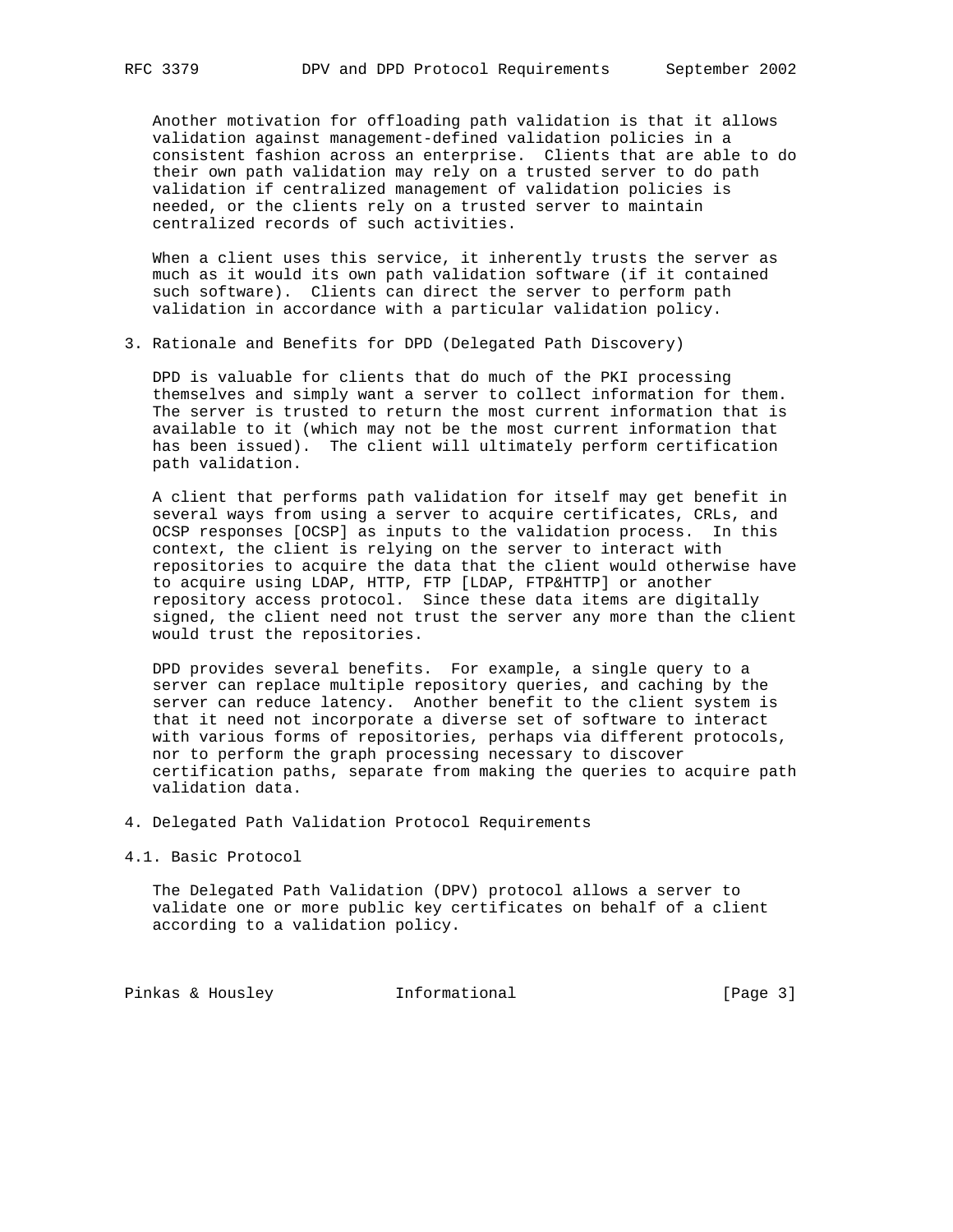If the DPV server does not support the client requested validation policy, then the DPV server MUST return an error.

 If the DPV request does not specify a validation policy, the server response MUST indicate the validation policy that was used.

 Policy definitions can be quite long and complex, and some policies may allow for the setting of a few parameters (such as root self signed certificates). The protocol MUST allow the client to include these policy dependent parameters in the DPV request; however, it is expected that most clients will simply reference a validation policy for a given application or accept the DPV server's default validation policy.

 The client can request that the server determines the certificate validity at a time other than the current time. The DPV server MUST obtain revocation status information for the validation time in the client request.

 In order to obtain the revocation status information of any certificate from the certification path, the DPV server might use, in accordance with the validation policy, different sources of revocation information. For example, a combination of OCSP responses, CRLs, and delta CRLs could be used. Alternatively, a response from another DPV server could be used.

 If the revocation status information for the requested validation time is unavailable, then the DPV server MUST return a status indicating that the certificate is invalid. Additional information about the reason for invalidity MAY also be provided.

 The certificate to be validated MUST either be directly provided in the request or unambiguously referenced, such as the CA distinguished name, certificate serial number, and the hash of the certificate, like ESSCertID as defined in [ESS] or OtherSigningCertificate as defined in [ES-F].

 The DPV client MUST be able to provide to the validation server, associated with each certificate to be validated, useful certificates, as well as useful revocation information. Revocation information includes OCSP responses, CRLs, and delta CRLs. As an example, an S/MIME message might include such information, and the client can simply copy that information into the DPV request.

Pinkas & Housley **Informational** [Page 4]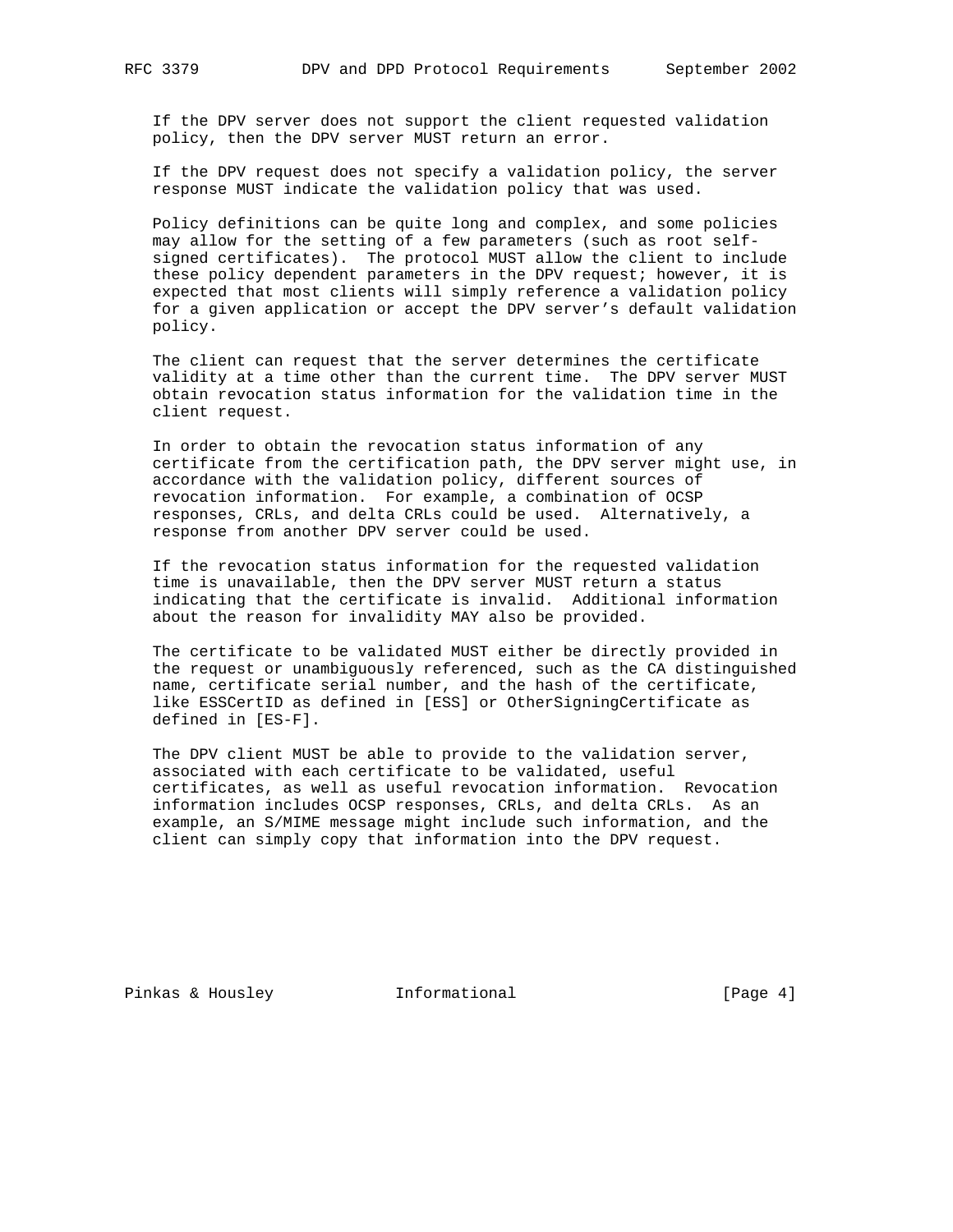The DPV server MUST have the certificate to be validated. When the certificate is not provided in the request, the server MUST obtain the certificate and then verify that the certificate is indeed the one being unambiguous referenced by the client. The DPV server MUST include either the certificate or an unambiguous reference to the certificate (in case of a CA key compromise) in the DPV response.

 The DPV response MUST indicate one of the following status alternatives:

- 1) the certificate is valid according to the validation policy.
- 2) the certificate is not valid according to the validation policy.
- 3) the validity of the certificate is unknown according to the validation policy.
- 4) the validity could not be determined due to an error.

 When the certificate is not valid according to the validation policy, then the reason MUST also be indicated. Invalidity reasons include:

- a) the DPV server cannot determine the validity of the certificate because a certification path cannot be constructed.
- b) the DPV server successfully constructed a certification path, but it was not valid according to the validation algorithm in [PKIX-1].
- c) the certificate is not valid at this time. If another request could be made later on, the certificate could possibly be determined as valid. This condition may occur before a certificate validity period has begun or while a certificate is suspended.

 The protocol MUST prevent replay attacks, and the replay prevention mechanism employed by the protocol MUST NOT rely on synchronized clocks.

 The DPV request MUST allow the client to request that the server include in its response additional information which will allow relying parties not trusting the DPV server to be confident that the certificate validation has correctly been performed. Such information may (not necessarily exclusively) consist of a certification path, revocation status information from authorized CRL issuers or authorized OCSP responders, revocation status information from CRL issuers or OCSP responders trusted under the validation

Pinkas & Housley **Informational** [Page 5]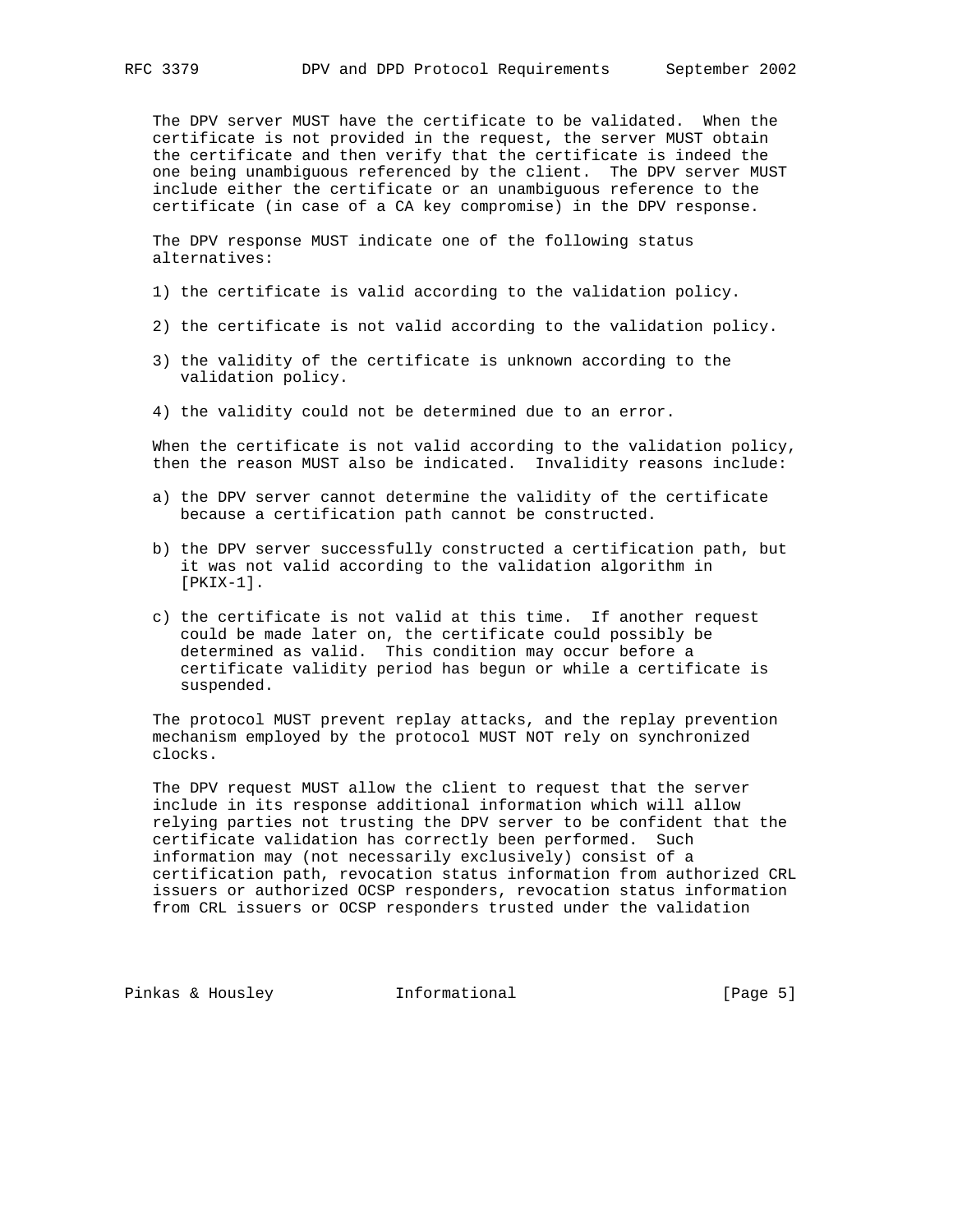policy, time-stamp tokens from TSAs responders trusted under the validation policy, or a DPV response from a DPV server that is trusted under the validation policy. When the certificate is valid according to the validation policy, the server MUST, upon request, include that information in the response. However, the server MAY omit that information when the certificate is invalid or when it cannot determine the validity.

 The DPV server MUST be able, upon request, copy a text field provided by the client into the DPV response. As an example, this field may relate to the nature or reason for the DPV query.

 The DPV response MUST be bound to the DPV request so that the client can be sure that all the parameters from the request have been taken into consideration by the DPV server to build the response. This can be accomplished by including a one-way hash of the request in the response.

 In some environments it may be necessary to present only a DPV response to another relying party without the corresponding request. In this case the response MUST be self contained. This can be accomplished by repeating only the important components from the request in the response.

 For the client to be confident that the certificate validation was handled by the expected DPV server, the DPV response MUST be authenticated, unless an error is reported (such as a badly formatted request or unknown validation policy).

 For the client to be able prove to a third party that trusts the same DPV server that the certificate validation was handled correctly, the DPV response MUST be digitally signed, unless an error is reported. The DPV server's certificate MUST authenticate the DPV server.

 The DPV server MAY require client authentication, therefore, the DPV request MUST be able to be authenticated.

 When the DPV request is authenticated, the client SHOULD be able to include a client identifier in the request for the DPV server to copy into the response. Mechanisms for matching this identifier with the authenticated identity depends on local DPV server conditions and/or the validation policy. The DPV server MAY choose to blindly copy the identifier, omit the identifier, or return an error response.

 There are no specific confidentiality requirements within this application layer protocol. However, when confidentiality is needed, it can be achieved with a lower-layer security protocol.

Pinkas & Housley **Informational** [Page 6]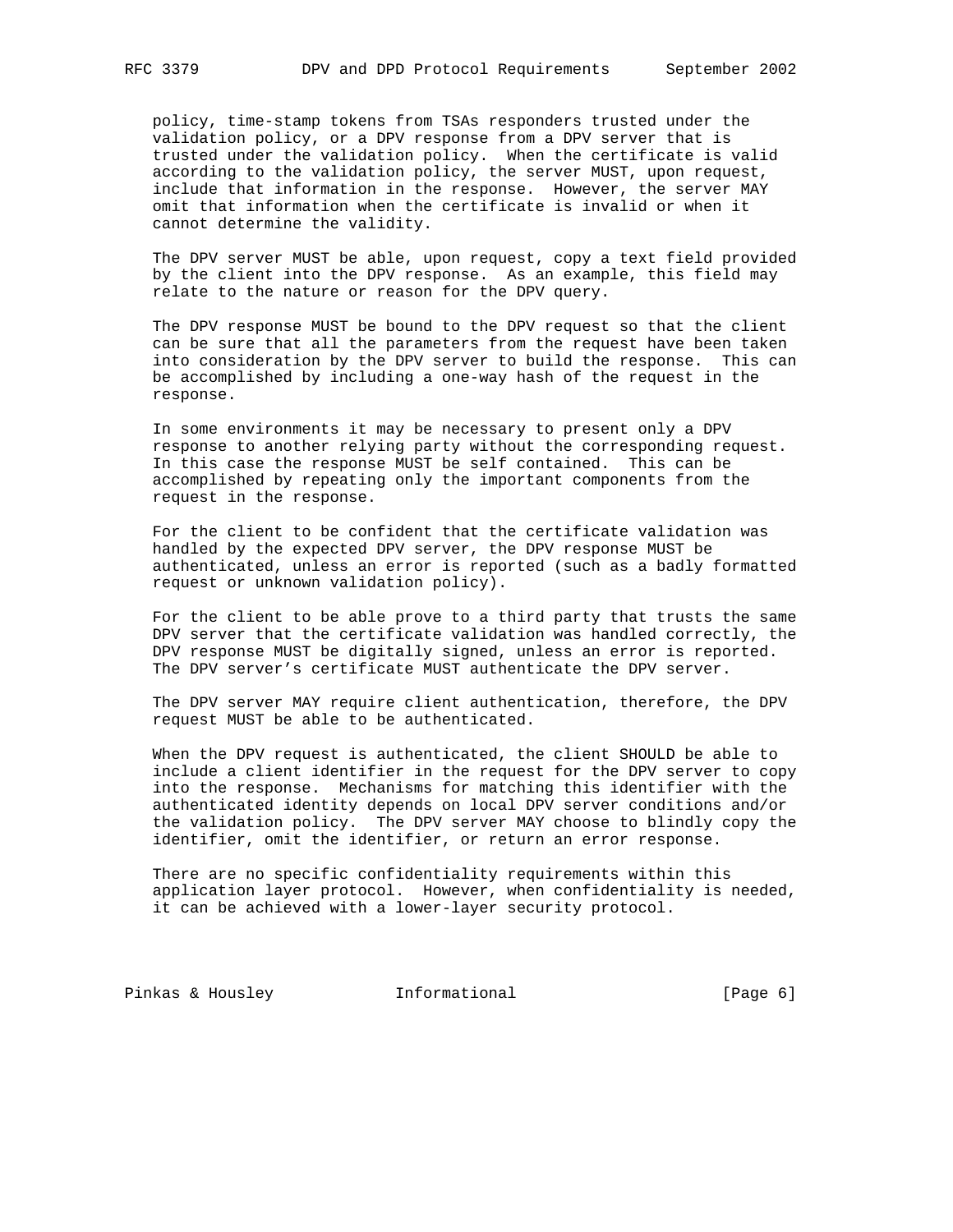## 4.2. Relaying, Re-direction and Multicasting

 In some network environments, especially ones that include firewalls, a DPV server might not be able to obtain all of the information that it needs to process a request. However, the DPV server might be configured to use the services of one or more other DPV servers to fulfill all requests. In such cases, the client is unaware that the queried DPV server is using the services of other DPV servers, and the client-queried DPV server acts as a DPV client to another DPV server. Unlike the original client, the DPV server is expected to have moderate computing and memory resources, enabling the use of relay, re-direct or multicasting mechanisms. The requirements in this section support DPV server-to-DPV server exchanges without imposing them on DPV client-to-DPV server exchanges.

 Protocols designed to satisfy these requirements MAY include optional fields and/or extensions to support relaying, re-direction or multicasting. However, DPV clients are not expected to support relay, re-direct or multicast. If the protocol supports such features, the protocol MUST include provisions for DPV clients and DPV servers that do not support such features, allowing them to conform to the basic set of requirements.

- When a server supports a relay mechanism, a mechanism to detect loops or repetition MUST be provided.
- When a protocol provides the capability for a DPV server to re direct a request to another DPV server (that is, the protocol chooses to provide a referral mechanism), a mechanism to provide information to be used for the re-direction SHOULD be supported. If such re-direction information is sent back to clients, then the protocol MUST allow conforming clients to ignore it.
- Optional parameters in the protocol request and/or response MAY be provide support for relaying, re-direction or multicasting. DPV clients that ignore any such optional parameters MUST be able to use the DPV service. DPV servers that ignore any such optional parameters MUST still be able to offer the DPV service, although they might not be able to overcome the limitations imposed by the network topology. In this way, protocol implementers do not need to understand the syntax or semantics of any such optional parameters.
- 5. Delegated Path Discovery Protocol Requirements

 The Delegated Path Discovery (DPD) protocol allows the client to use a single request to collect at one time from a single server the data elements available at the current time that might be collected using

Pinkas & Housley **Informational** [Page 7]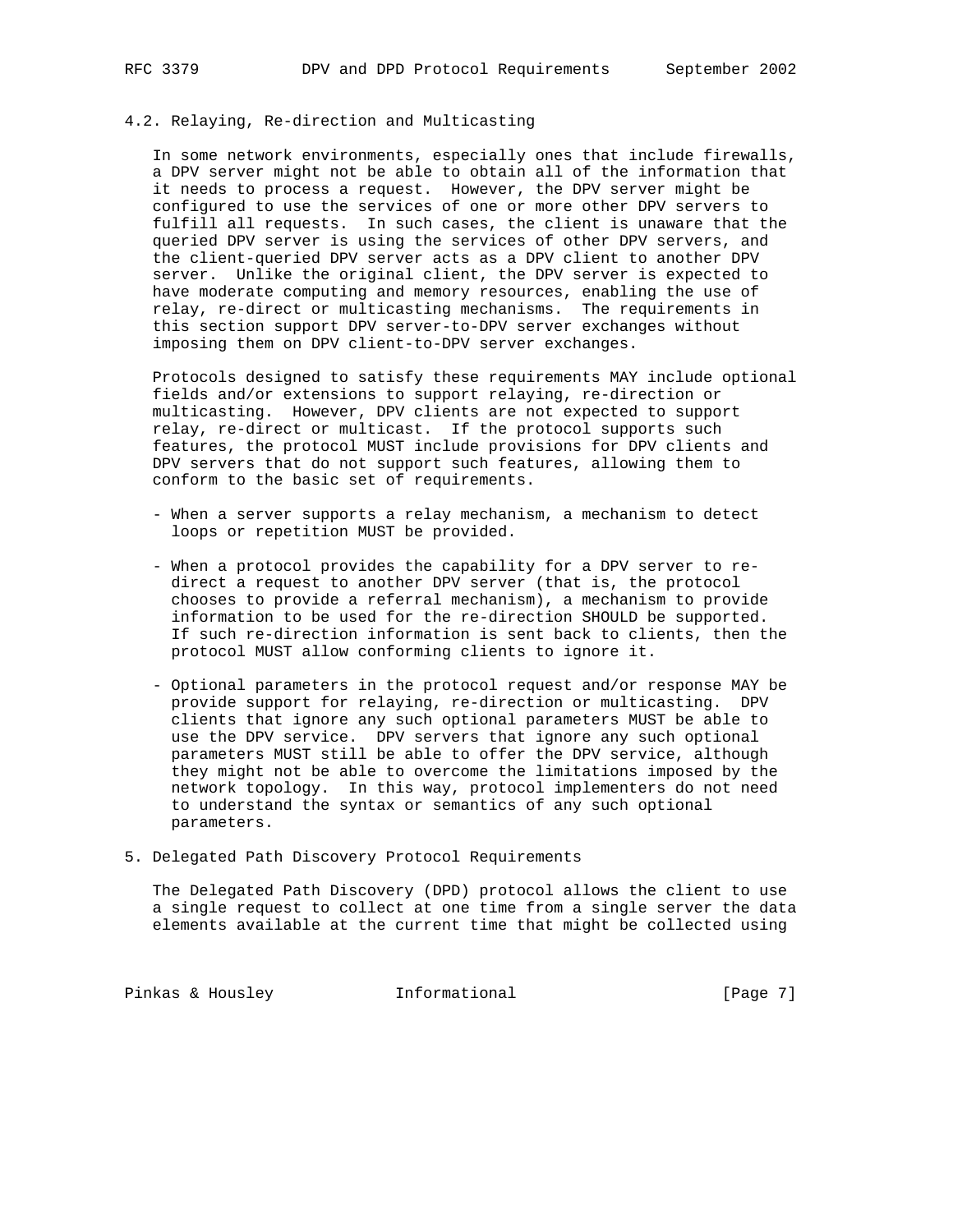different protocols (such as LDAP, HTTP, FTP, or OCSP) or by querying multiple servers, to locally validate a public key certificate according to a single path discovery policy. The returned information can be used to locally validate one or more certificates for the current time.

 Clients MUST be able to specify whether they want, in addition to the certification path, the revocation information associated with the path, for the end-entity certificate, for the CA certificates, or for both.

 If the DPD server does not support the client requested path discovery policy, the DPD server MUST return an error. Some forms of path discovery policy can be simple. In that case it is acceptable to pass the parameters from the path discovery policy with each individual request. For example, the client might provide a set of trust anchors and separate revocation status conditions for the end entity certificate and for the other certificates. The DPD request MUST allow more elaborated path discovery policies to be referenced. However, it is expected that most of the time clients will only be aware of the referenced path discovery policy for a given application.

 The DPD server response includes zero, one, or several certification paths. Each path consists of a sequence of certificates, starting with the certificate to be validated and ending with a trust anchor. If the trust anchor is a self-signed certificate, that self-signed certificate MUST NOT be included. In addition, if requested, the revocation information associated with each certificate in the path MUST also be returned.

 By default, the DPD server MUST return a single certification path for each end-entity certificate in the DPD request. However, the returned path may need to match some additional local criteria known only to the client. For example, the client might require the presence of a particular certificate extension or a particular name form. Therefore, the DPD client MUST have a means of obtaining more than one certification path for each end-entity certificate in the DPD request. At the same time, the mechanism for obtaining additional certification paths MUST NOT impose protocol state on the DPD server. Avoiding the maintenance of state information associated with previous requests minimizes potential denial of service attacks and other problems associated with server crashes.

 Path discovery MUST be performed according to the path discovery policy. The DPD response MUST indicate one of the following status alternatives:

Pinkas & Housley **Informational** [Page 8]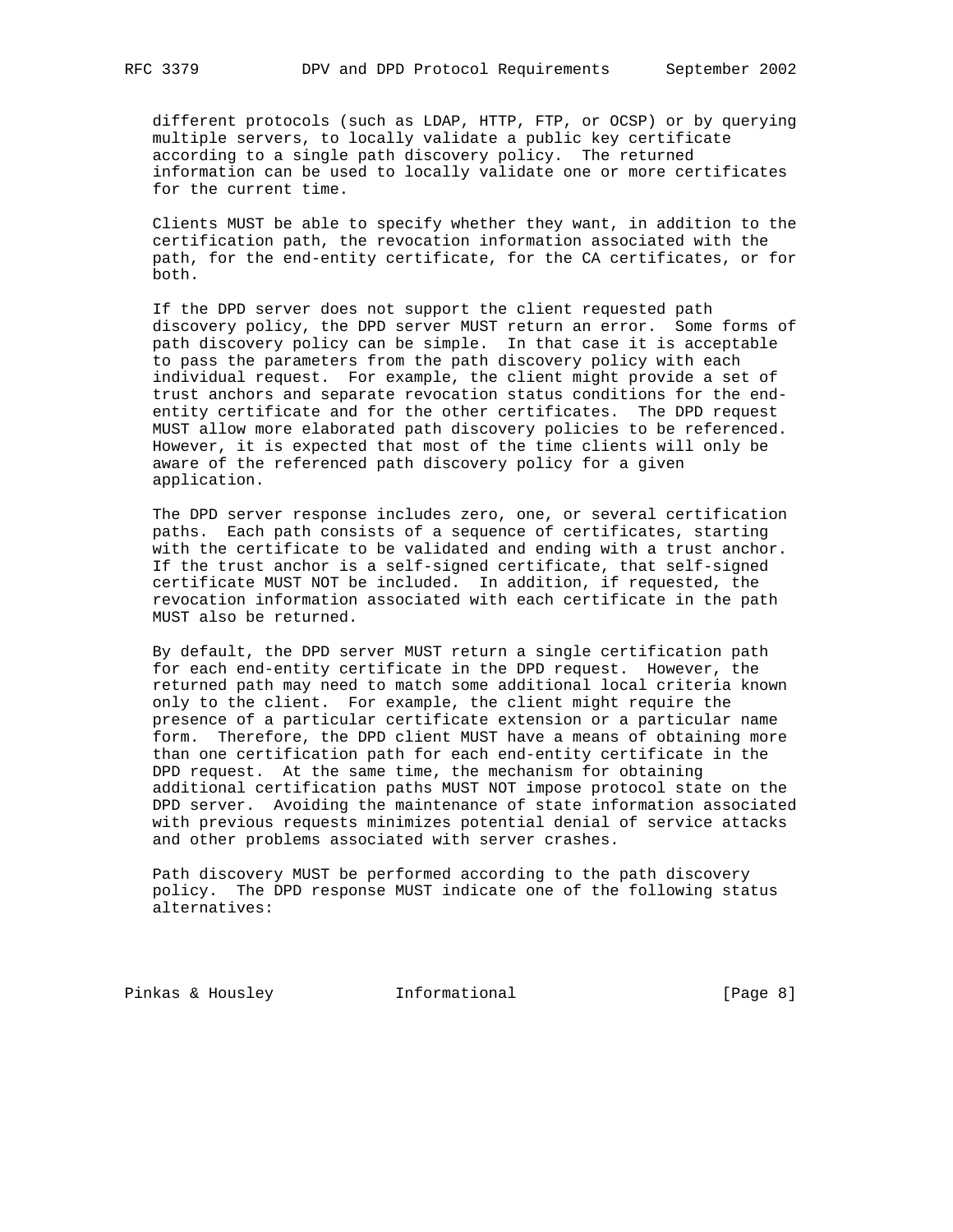- 1) one or more certification paths was found according to the path discovery policy, with all of the requested revocation information present.
- 2) one or more certification paths was found according to the path discovery policy, with a subset of the requested revocation information present.
- 3) one or more certification paths was found according to the path discovery policy, with none of the requested revocation information present.
- 4) no certification path was found according to the path discovery policy.
- 5) path construction could not be performed due to an error.

 When no errors are detected, the information that is returned consists of one or more certification paths and, if requested, its associated revocation status information for each certificate in the path.

 For the client to be confident that all of the elements from the response originate from the expected DPD server, an authenticated response MAY be required. For example, the server might sign the response or data authentication might also be achieved using a lower-layer security protocol.

 The DPD server MAY require client authentication, allowing the DPD request MUST to be authenticated.

 There are no specific confidentiality requirement within the application layer protocol. However, when confidentiality is needed, it can be achieved with a lower-layer security protocol.

6. DPV and DPD Policy Query

 Using a separate request/response pair, the DPV or DPD client MUST be able to obtain references for the default policy or for all of the policies supported by the server. The response can include references to previously defined policies or to a priori known policies.

7. Validation Policy

 A validation policy is a set of rules against which the validation of the certificate is performed.

Pinkas & Housley **Informational** [Page 9]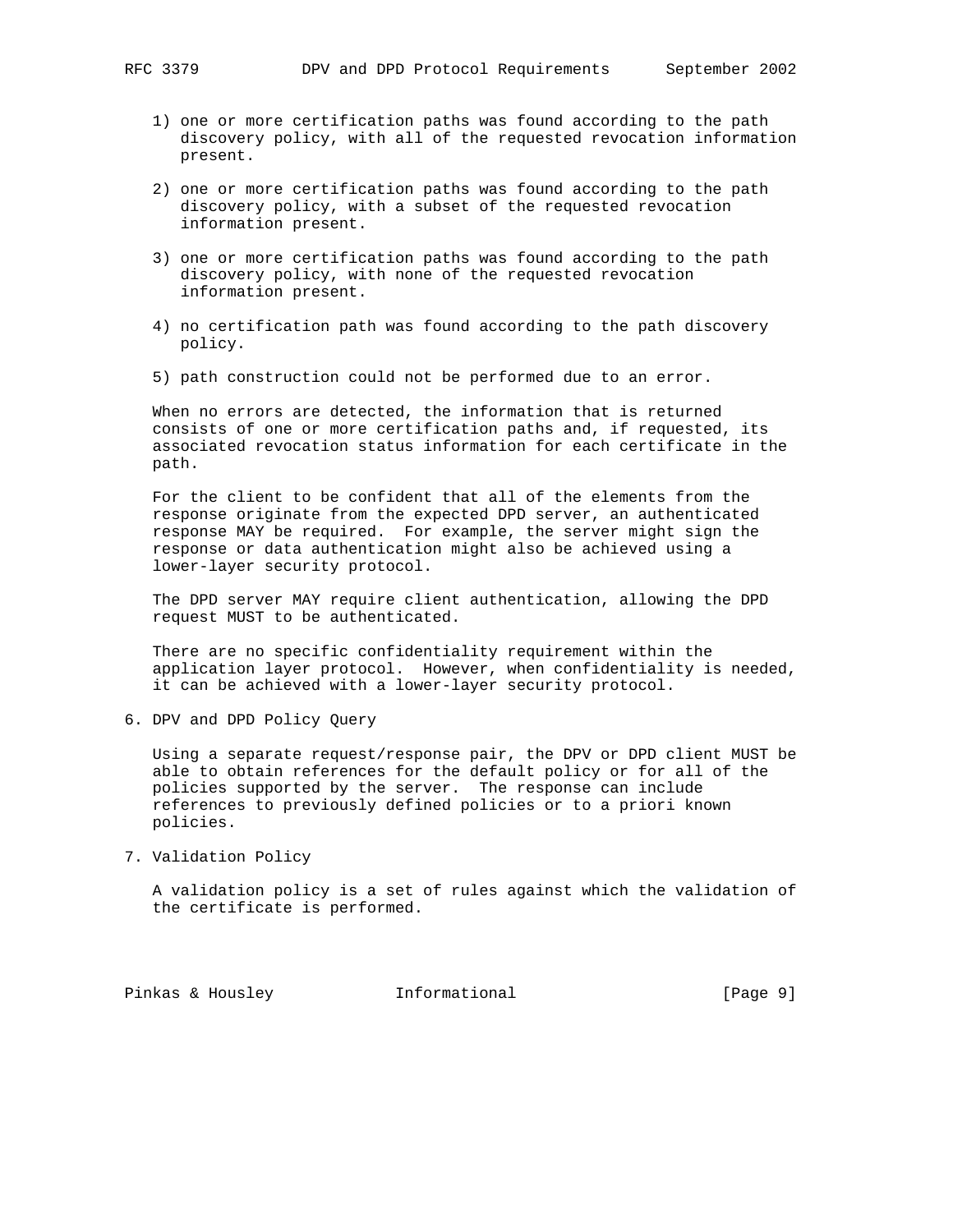A validation policy MAY include several trust anchors. A trust anchor is defined as one public key, a CA name, and a validity time interval; a trust anchor optionally includes additional constraints. The use of a self-signed certificate is one way to specify the public key to be used, the issuer name, and the validity period of the public key.

 Additional constraints for each trust anchor MAY be defined. These constraints might include a set of certification policy constraints or a set of naming constraints. These constraints MAY also be included in self-signed certificates.

 Additional conditions that apply to the certificates in the path MAY also be specified in the validation policy. For example, specific values could be provided for the inputs to the certification path validation algorithm in [PKIX-1], such as user-initial-policy-set, initial-policy-mapping-inhibit, initial-explicit-policy, or initial any-policy-inhibit.

 Additional conditions that apply to the end-entity certificate MAY also be specified in the validation policy. For example, a specific name form might be required.

 In order to succeed, one valid certification path (none of the certificates in the path are expired or revoked) MUST be found between an end-entity certificate and a trust anchor and all constraints that apply to the certification path MUST be verified.

7.1. Components for a Validation Policy

A validation policy is built from three components:

- 1. Certification path requirements,
- 2. Revocation requirements, and
- 3. End-entity certificate specific requirements.

 Note: [ES-P] defines ASN.1 data elements that may be useful while defining the components of a validation policy.

7.2. Certificate Path Requirements

 The path requirements identify a sequence of trust anchors used to start certification path processing and initial conditions for certification path validation as defined in [PKIX-1].

Pinkas & Housley **Informational** [Page 10]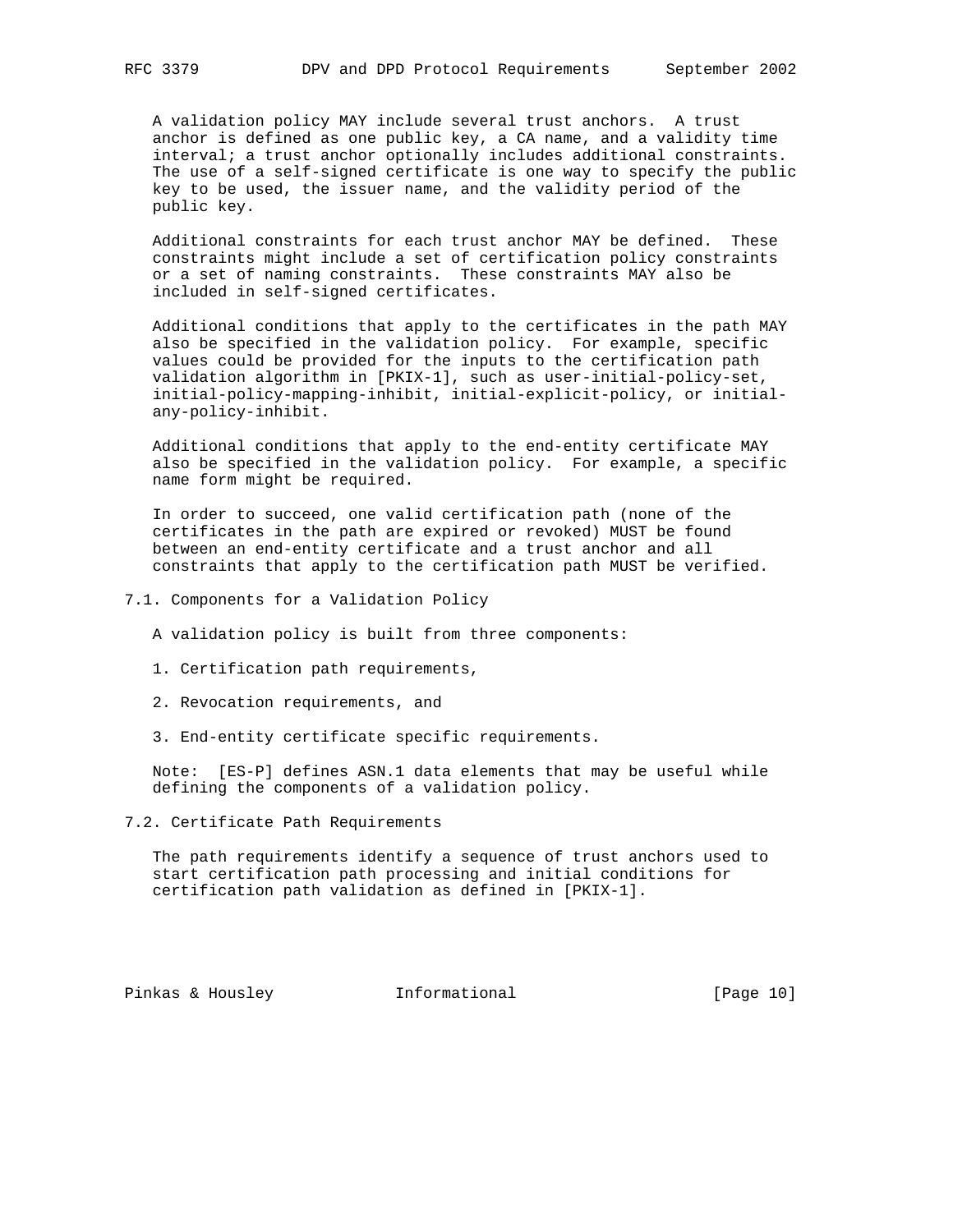## 7.3. Revocation Requirements

 Revocation information might be obtained through CRLs, delta CRLs or OCSP responses. Certificate revocation requirements are specified in terms of checks required on the end-entity certificate and CA certificates.

 Revocation requirements for the end-entity certificate may not be the same as the requirements for the CA certificates. For example, an OCSP response may be needed for the end-entity certificate while CRLs may be sufficient for the CA certificates.

 The validation policy MUST specify the source of revocation information:

- full CRLs (or full Authority Revocation Lists) have to be collected.
- OCSP responses, using [OCSP], have to be collected.
- delta CRLs and the relevant associated full CRLs (or full Authority Revocation Lists) are to be collected.
- any available revocation information has to be collected.
- no revocation information need be collected.
- 7.4. End-entity Certificate Specific Requirements

 The validation policy might require the end-entity certificate to contain specific extensions with specific types or values (it does not matter whether they are critical or non-critical). For example, the validation policy might require an end-entity certificate that contains an electronic mail address (either in the rfc822 subject alt name or in the emailAddress naming attribute in the subject name).

8. Path Discovery Policy

 A path discovery policy is a set of rules against which the discovery of a certification path is performed. A path discovery policy is a subset of a validation policy. A path discovery policy MAY either be a reference to a validation policy or contain only some major elements from a validation policy, such as the trust anchors.

 Since the DPD client is "PKI aware", it can locally apply additional selection criteria to the certification paths returned by the server. Thus, a simpler policy can be defined and used for path discovery.

Pinkas & Housley **Informational** [Page 11]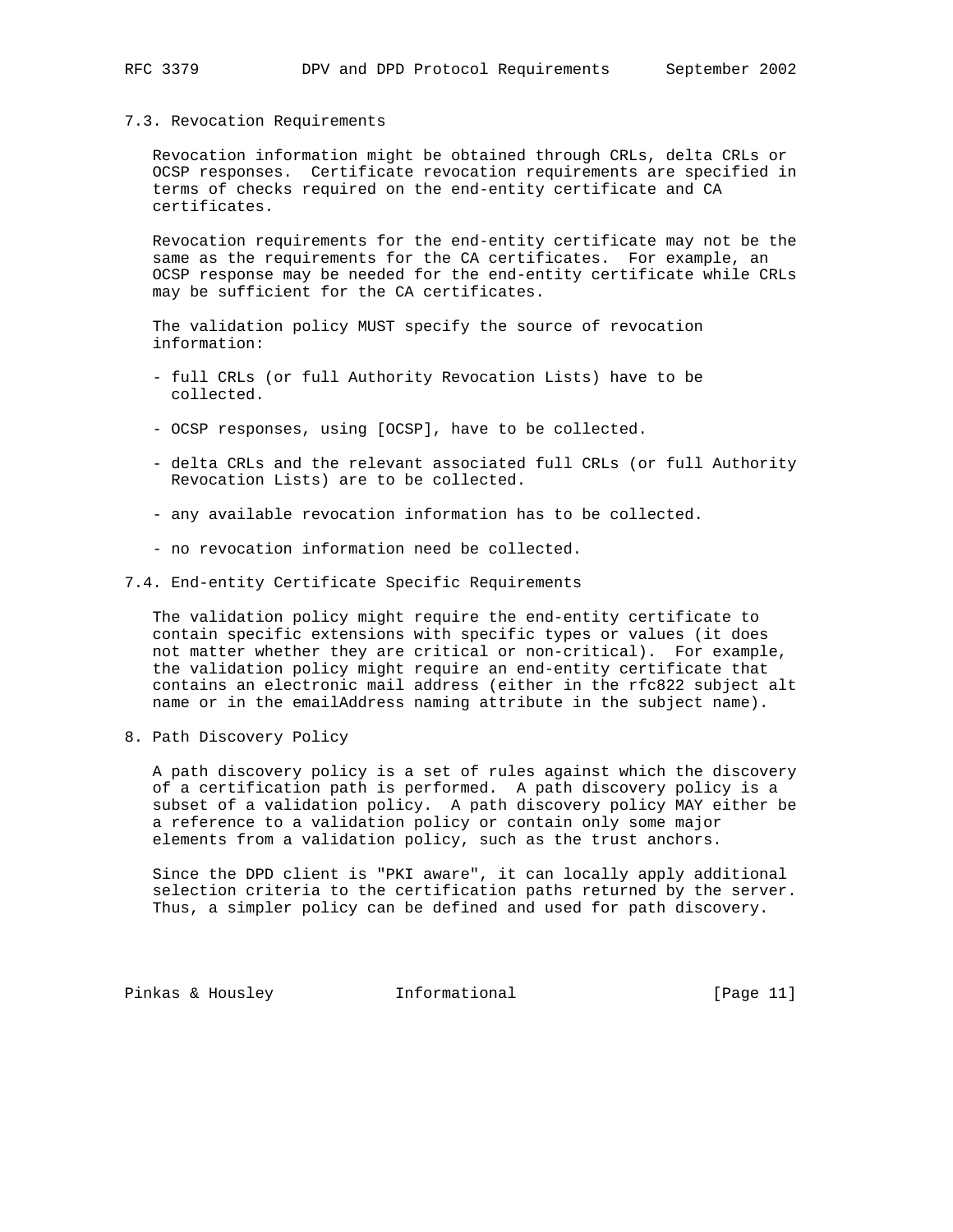8.1. Components for a Path Discovery Policy

 The path discovery policy includes certification path requirements, revocation requirements, and end-entity certificate specific requirements. These requirements are the same as those specified in sections 7.2, 7.3, and 7.4, respectively.

9. Security Considerations

 A DPV client must trust a DPV server to provide the correct answer. However, this does not mean that all DPV clients will trust the same DPV servers. While a positive answer might be sufficient for one DPV client, that same positive answer will not necessarily convince another DPV client.

 Other clients may trust their own DPV servers, or they might perform certification path validation themselves. DPV clients operating under an organizational validation policy must ensure that each of the DPV servers they trust is operating under that organizational validation policy.

 When no policy reference is present in the DPV request, the DPV client ought to verify that the policy selected by the DPV server is appropriate.

 The revocation status information is obtained for the validation time. In case of a digital signature, it is not necessarily identical to the time when the private key was used. The validation time ought to be adjusted by the DPV client to compensate for:

- 1) time for the end-entity to realize that its private key has been or could possibly be compromised, and/or
- 2) time for the end-entity to report the key compromise, and/or
- 3) time for the revocation authority to process the revocation request from the end-entity, and/or
- 4) time for the revocation authority to update and distribute the revocation status information.
- 10. Acknowledgments

 These requirements have been refined after some valuable inputs from Trevor Freeman, Paul Hoffman, Ambarish Malpani, Mike Myers, Tim Polk, and Peter Sylvester.

Pinkas & Housley **Informational** [Page 12]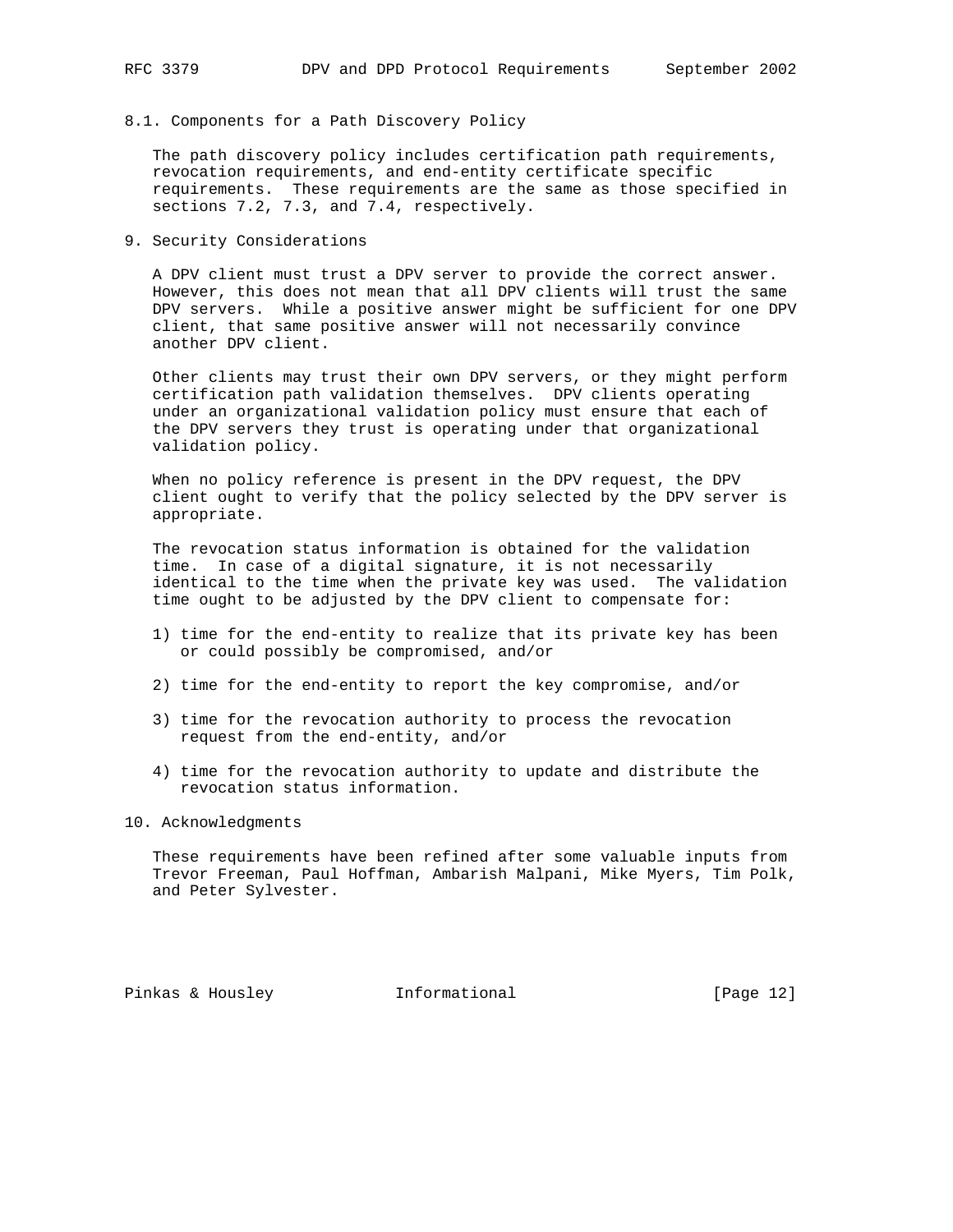- 11. References
- 11.1. Normative References
	- [PKIX-1] Housley, R., Ford, W., Polk, W. and D. Solo, "Internet X.509 Public Key Infrastructure Certificate and CRL Profile", RFC 3280, April 2002.
	- [OCSP] Myers, M., Ankney, R., Malpani, A., Galperin, S. and C. Adams, "X.509 Internet Public Key Infrastructure Online Certificate Status Protocol - OCSP", RFC 2560, June 1999.
- 11.2. Informative References
	- [ES-F] Pinkas, D., Ross, J. and N. Pope, "Electronic Signature Formats for long term electronic signatures", RFC 3126, September 2001.
	- [ES-P] Pinkas, D., Ross, J. and N. Pope, "Electronic Signature Policies", RFC 3125, September 2001.
	- [ESS] Hoffman, P., "Enhanced Security Services for S/MIME", RFC 2634, June 1999.
	- [ISO-X509] ISO/IEC 9594-8/ITU-T Recommendation X.509, "Information Technology - Open Systems Interconnection: The Directory: Authentication Framework," 1997 edition.
	- [FTP&HTTP] Housley, R. and P. Hoffman, "Internet X.509 Public Key Infrastructure. Operational Protocols: FTP and HTTP", RFC 2585, May 1999.
	- [LDAP] Boeyen, S., Howes, T. and P. Richard, "Internet X.509 Public Key Infrastructure Operational Protocols LDAPv2", RFC 2559, April 1999.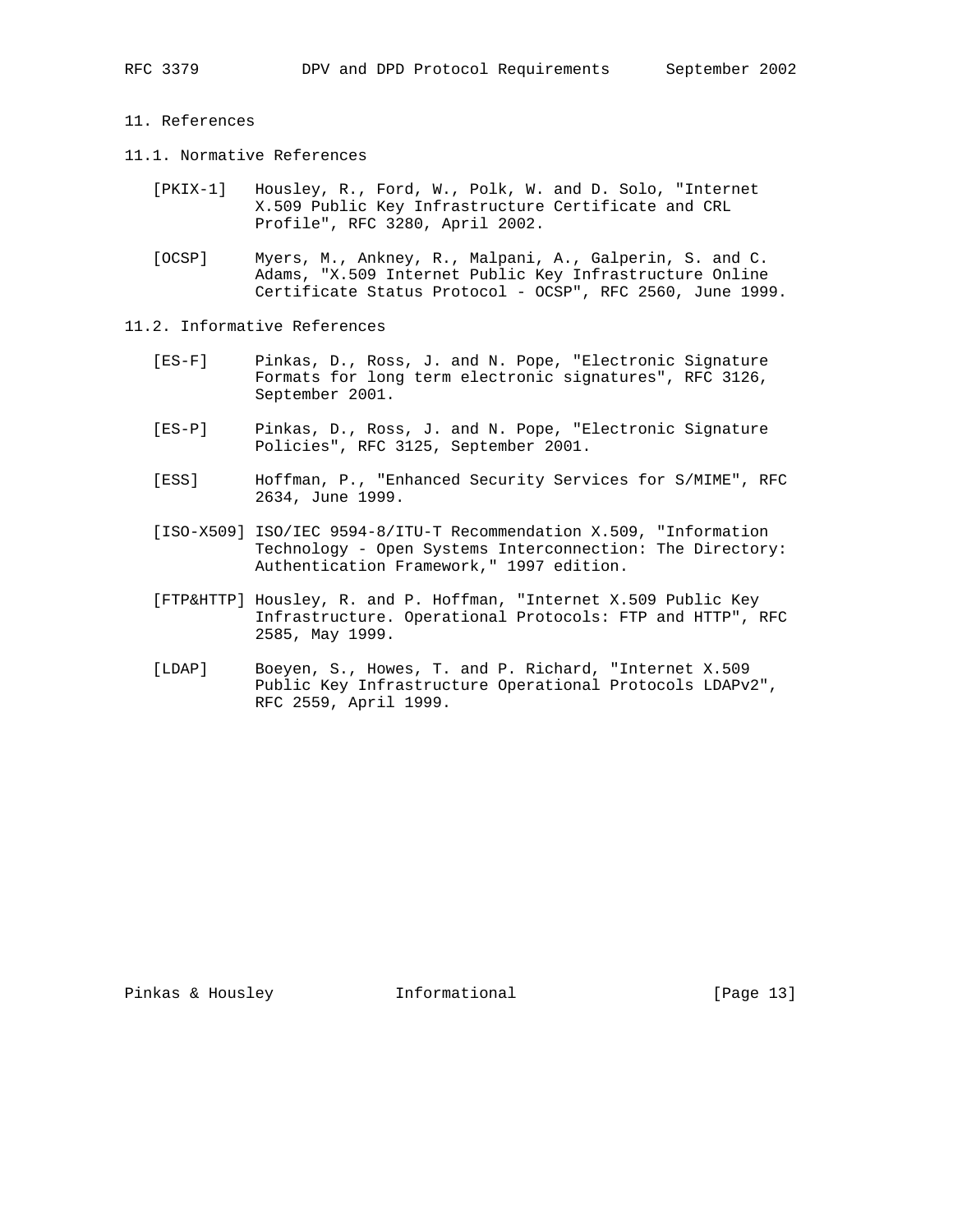12. Authors' Addresses

 Denis Pinkas Bull Rue Jean-Jaures - BP 68 78340 Les Clayes-sous-Bois FRANCE

EMail: Denis.Pinkas@bull.net

 Russell Housley RSA Laboratories 918 Spring Knoll Drive Herndon, VA 20170 USA

EMail: rhousley@rsasecurity.com